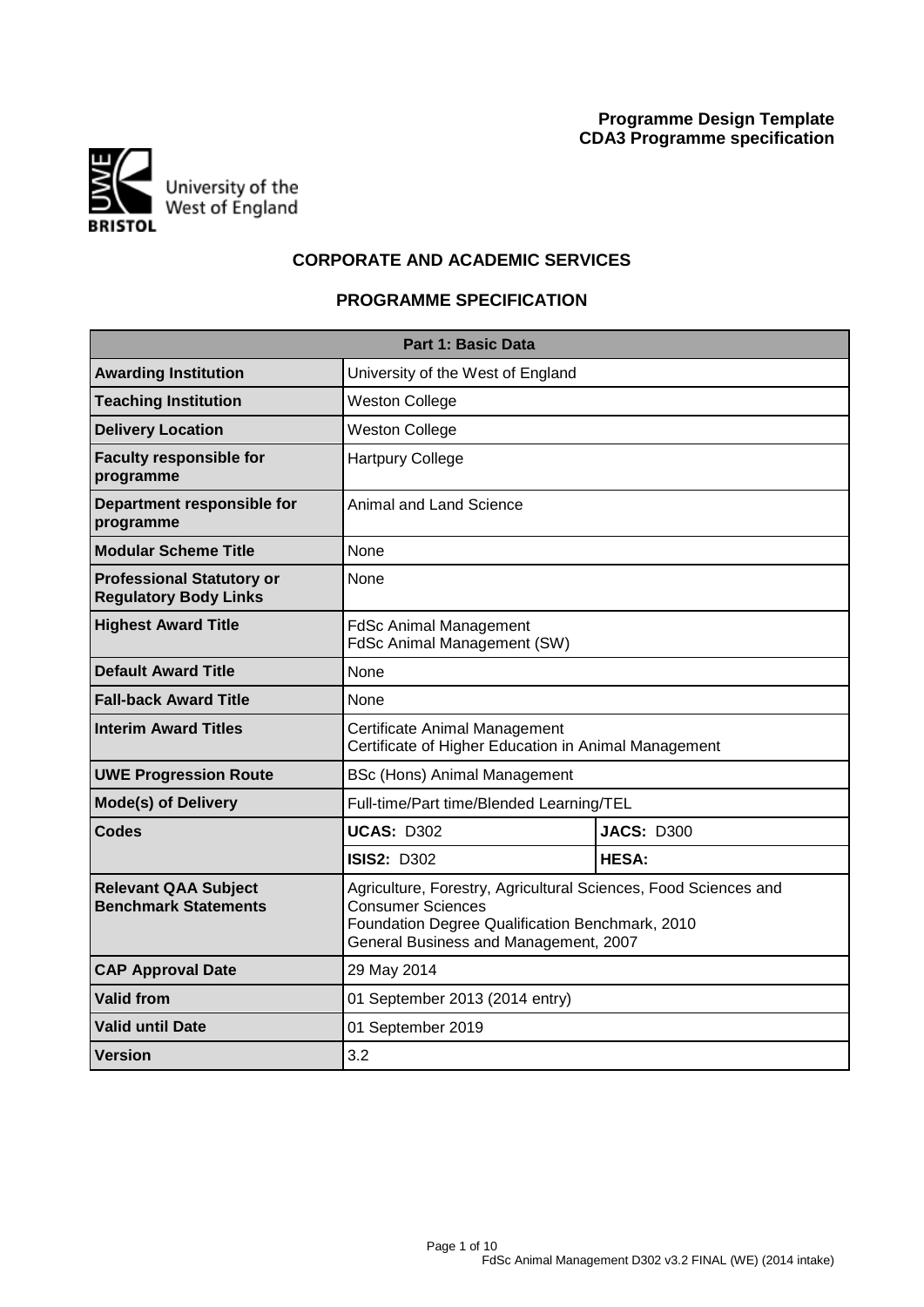# **Part 2: Educational Aims of the Programme**

The FdSc Animal Management programme is designed to develop students to have an understanding of all aspects of animal biology and specifically animal health and welfare. The programme will provide the students with the knowledge and skills to pursue a career in the professional care of animals. Graduates will have the relevant skills and knowledge to progress within higher education.

This programme will enable students to:

- 1 Access a distinctive approach to teaching, learning and assessment through the utilisation of work related and work based learning throughout the programme.
- 2 Enter a clear structure for training and progression within the animal industry.<br>3 Raise standards and skills levels within the animal industry.
- Raise standards and skills levels within the animal industry.
- 4 Appreciate Health and Safety legislation influencing work within the animal industry.<br>5 Understand and apply current welfare legislation.
- Understand and apply current welfare legislation.
- 6 Develop a sound understanding of both the science and the management skills needed to progress in animal related careers.
- 7 Understand the impact of animal husbandry on welfare.
- 8 Develop academic, professional, generic practical and employability skills which will equip them for gaining employment and being successful at work.
- 9 Prepare for progression to study higher degrees in the animal sector.
- 10 Engage with the management and care of animal in a variety of settings.
- 11 Effectively develop and utilise employability skills which will help them to function effectively as members of a flexible, adaptable and competitive workforce which will help to fulfil the skills shortage identified by LANTRA.

This programme is designed to equip graduates with the knowledge and ability needed to work within the rapidly expanding animal industry. Students will acquire essential practical experience (including the handling of animals, differentiating healthy and diseased animals, and general animal management), as well as in-depth theoretical knowledge (including health and disease, anatomy and physiology, nutrition, management and behaviour), with key transferable skills heavily embedded within all modules. The programme:

- 1 Develops basic scientific principles to instil a knowledge and understanding of the animal in health and disease, management and nutrition and uses this understanding to study animals in the context of present day industry and environment.
- 2 Prepares students for employment, in particular in animal-related employment (including laboratory technicians, animal sanctuaries, pet shops, boarding kennels, wildlife parks or various charitable organisations, such as Blue Cross, PDSA and RSPCA).
- 3 Provides students with an intellectual challenge based on a scientific and analytical approach.
- 4 Provides both group and autonomous 'hands-on' experience.<br>5 Examines health of companion, farm and exotic animals.
- Examines health of companion, farm and exotic animals.
- 6 Provide experience in handling companion, farm and exotic animals.
- 7 Practical experience in laboratory skills.
- 8 Develops the skills and qualities which will support students to achieve success in all aspects of personal and working life.
- 9 Provides students with the opportunity to build on previous achievement, however acquired, without the need to replace it.
- 10 Provides a basis for and encourages progression to top-up and further degree qualifications.

## **Programme requirements for the purposes of the Higher Education Achievement Record (HEAR)**

To successfully pass this programme the student must achieve 220 hours of Work Based Learning within a practice setting. This setting is to be anywhere where animal industry management skills are used – informal or formal – and could include for example businesses, voluntary or community based organisations, activity centres, as well as colleges, secondary and special schools. These contexts will enable them to use and apply their knowledge and skills as acquired during their course of study and to reflect upon their practice in the workplace to develop it further. Students will be required to pass a Work Based Experience module detailing their experiences across the programme in relation to the supporting nature of IT within the workplace.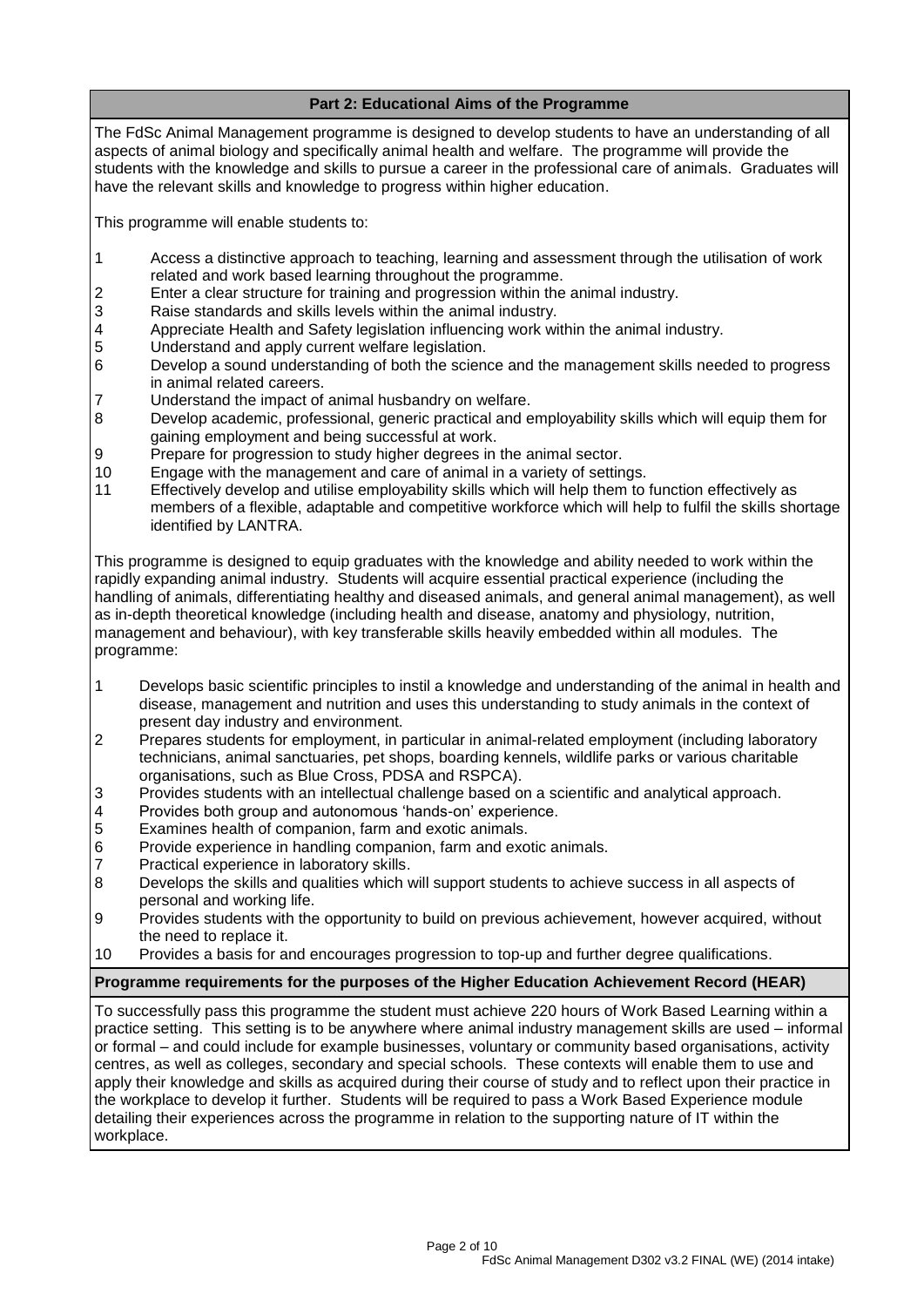|    | Part 3: Learning Outcomes of the Programme                                                                                                                                                                                                                                                                                                                                                                                                                                                                                      |                        |                      |                |             |                      |                         |                                                 |                                             |                          |       |        |              |                    |            |            |                                                 |               |
|----|---------------------------------------------------------------------------------------------------------------------------------------------------------------------------------------------------------------------------------------------------------------------------------------------------------------------------------------------------------------------------------------------------------------------------------------------------------------------------------------------------------------------------------|------------------------|----------------------|----------------|-------------|----------------------|-------------------------|-------------------------------------------------|---------------------------------------------|--------------------------|-------|--------|--------------|--------------------|------------|------------|-------------------------------------------------|---------------|
|    | The award route provides opportunities for students to develop and demonstrate knowledge and<br>understanding, qualities, skills and other attributes in the following areas:                                                                                                                                                                                                                                                                                                                                                   |                        |                      |                |             |                      |                         |                                                 |                                             |                          |       |        |              |                    |            |            |                                                 |               |
|    | The award provides opportunities for students to develop and demonstrate knowledge and understanding,<br>qualities, skills and other attributes in the areas more fully described below. These have taken account of the<br>relevant subject benchmark Agriculture, Forestry, Agricultural Sciences and Consumer Science and the QAA<br>Foundation degree benchmark. The Sector Skills Council, LANTRA guidance on the Foundation Degree<br>Framework for Animal Health and Welfare was used as guidance for programme content. |                        |                      |                |             |                      |                         |                                                 |                                             |                          |       |        |              |                    |            |            |                                                 |               |
|    | <b>Learning Outcomes:</b>                                                                                                                                                                                                                                                                                                                                                                                                                                                                                                       |                        |                      |                |             |                      |                         |                                                 |                                             |                          |       |        |              |                    |            |            |                                                 |               |
|    |                                                                                                                                                                                                                                                                                                                                                                                                                                                                                                                                 | Equin<br>and<br>Animal | Managerr<br>Animal I | <b>Busines</b> | ntroduction | inary<br>ntroduction | Biol<br>ဖာ<br>Mammalian | <b>Behavi</b><br>imal<br>ð<br><b>Principles</b> | <b>Biology</b><br>Animal<br>৳<br>Principles | acement<br>ᇟ<br>Sandwich | Appli | Animal | Anal<br>Data | and<br>a<br>Ethics | Field Cour | ndependent | $\overline{\overline{c}}$<br>$\varpi$<br>Making | Method<br>Res |
|    | A) Knowledge and understanding of:                                                                                                                                                                                                                                                                                                                                                                                                                                                                                              |                        |                      |                |             |                      |                         |                                                 |                                             |                          |       |        |              |                    |            |            |                                                 |               |
| 1  | The principles which relate theory to practice in animal studies;                                                                                                                                                                                                                                                                                                                                                                                                                                                               |                        |                      |                |             |                      |                         |                                                 |                                             |                          |       |        |              |                    |            |            |                                                 |               |
| 2  | The utilisation of information to prepare reasoned solutions to<br>problems;                                                                                                                                                                                                                                                                                                                                                                                                                                                    |                        |                      |                |             |                      |                         |                                                 |                                             |                          |       |        |              |                    |            |            |                                                 |               |
| 3  | The purpose and relevance of IT applications to the modern<br>manager;                                                                                                                                                                                                                                                                                                                                                                                                                                                          |                        |                      |                |             |                      |                         |                                                 |                                             |                          |       |        |              |                    |            |            |                                                 |               |
| 4  | Principles of animal management;                                                                                                                                                                                                                                                                                                                                                                                                                                                                                                |                        |                      |                |             |                      |                         |                                                 |                                             |                          |       |        |              |                    |            |            |                                                 |               |
| 5  | Ethical issues in management;                                                                                                                                                                                                                                                                                                                                                                                                                                                                                                   |                        |                      |                |             |                      |                         |                                                 |                                             |                          |       |        |              |                    |            |            |                                                 |               |
| 6  | Business principles;                                                                                                                                                                                                                                                                                                                                                                                                                                                                                                            |                        |                      |                |             |                      |                         |                                                 |                                             |                          |       |        |              |                    |            |            |                                                 |               |
| 7  | Current literature relating to animal science;                                                                                                                                                                                                                                                                                                                                                                                                                                                                                  | ✓                      |                      |                |             |                      |                         |                                                 |                                             |                          |       |        |              |                    |            |            |                                                 |               |
| 8  | Research, development and experimental design.                                                                                                                                                                                                                                                                                                                                                                                                                                                                                  |                        |                      |                |             |                      |                         | ✓                                               |                                             |                          |       |        |              |                    |            |            |                                                 |               |
| 9  | Theoretical diversity within the field of animal science/management<br>including companion and production animals, animal science,<br>including behaviour, welfare and animal health;                                                                                                                                                                                                                                                                                                                                           | ✓                      |                      |                |             |                      |                         | ✓                                               |                                             |                          |       |        |              |                    |            |            |                                                 |               |
| 10 | Practical animal production, animal handling and husbandry and<br>scientific techniques in the laboratory/field;                                                                                                                                                                                                                                                                                                                                                                                                                |                        |                      |                |             |                      |                         |                                                 |                                             |                          |       |        |              |                    |            |            |                                                 |               |
| 11 | Research skills to facilitate further study at honours level.                                                                                                                                                                                                                                                                                                                                                                                                                                                                   | ✓                      |                      |                |             |                      |                         | ✓                                               |                                             |                          |       |        |              |                    |            |            |                                                 |               |
|    | (B) Intellectual Skills                                                                                                                                                                                                                                                                                                                                                                                                                                                                                                         |                        |                      |                |             |                      |                         |                                                 |                                             |                          |       |        |              |                    |            |            |                                                 |               |
| 1  | Seek, describe and interpret information;                                                                                                                                                                                                                                                                                                                                                                                                                                                                                       |                        |                      |                |             |                      |                         |                                                 |                                             |                          |       |        |              |                    |            |            |                                                 |               |
| 2  | Describe, interpret and organise data;                                                                                                                                                                                                                                                                                                                                                                                                                                                                                          |                        |                      |                |             |                      |                         |                                                 |                                             |                          |       |        |              |                    |            |            |                                                 |               |
| 3  | Identify and express key themes in written work and oral<br>presentations;                                                                                                                                                                                                                                                                                                                                                                                                                                                      |                        |                      |                |             |                      |                         |                                                 |                                             |                          |       |        |              |                    |            |            |                                                 |               |
| 4  | Apply given tools/methods accurately and carefully to a well-<br>defined problem and draw appropriate conclusions;                                                                                                                                                                                                                                                                                                                                                                                                              |                        |                      |                |             |                      |                         |                                                 |                                             |                          |       |        |              |                    |            |            |                                                 |               |
| 5  | Identify, describe and analyse problem situations;                                                                                                                                                                                                                                                                                                                                                                                                                                                                              |                        |                      |                |             |                      |                         |                                                 |                                             |                          |       |        |              |                    |            |            |                                                 |               |
| 6  | Allocate priorities, identify suitable solutions and draw appropriate<br>conclusions;                                                                                                                                                                                                                                                                                                                                                                                                                                           |                        |                      |                |             |                      |                         |                                                 |                                             |                          |       |        |              |                    |            |            |                                                 |               |
| 7  | Understand and apply numerical conventions, interpreting trends<br>and data.                                                                                                                                                                                                                                                                                                                                                                                                                                                    |                        |                      |                |             |                      |                         |                                                 |                                             |                          |       |        |              |                    |            |            |                                                 |               |
| 8  | Use statistics effectively in the presentation of an argument;                                                                                                                                                                                                                                                                                                                                                                                                                                                                  |                        |                      |                |             |                      |                         |                                                 |                                             |                          |       |        |              |                    |            |            |                                                 |               |
| 9  | Reflect on actions and priorities;                                                                                                                                                                                                                                                                                                                                                                                                                                                                                              |                        |                      |                |             |                      |                         |                                                 | $\checkmark$                                |                          |       | ✓      |              |                    |            |            |                                                 |               |
| 10 | Formulate effective strategies for achieving goals;                                                                                                                                                                                                                                                                                                                                                                                                                                                                             |                        | ✓                    |                |             |                      |                         |                                                 |                                             |                          |       |        |              |                    | ✓          |            |                                                 |               |
| 11 | Debate issues in relation to more general ethical perspectives.                                                                                                                                                                                                                                                                                                                                                                                                                                                                 |                        | ✓                    |                |             |                      |                         |                                                 |                                             |                          |       |        |              |                    | ✓          |            |                                                 |               |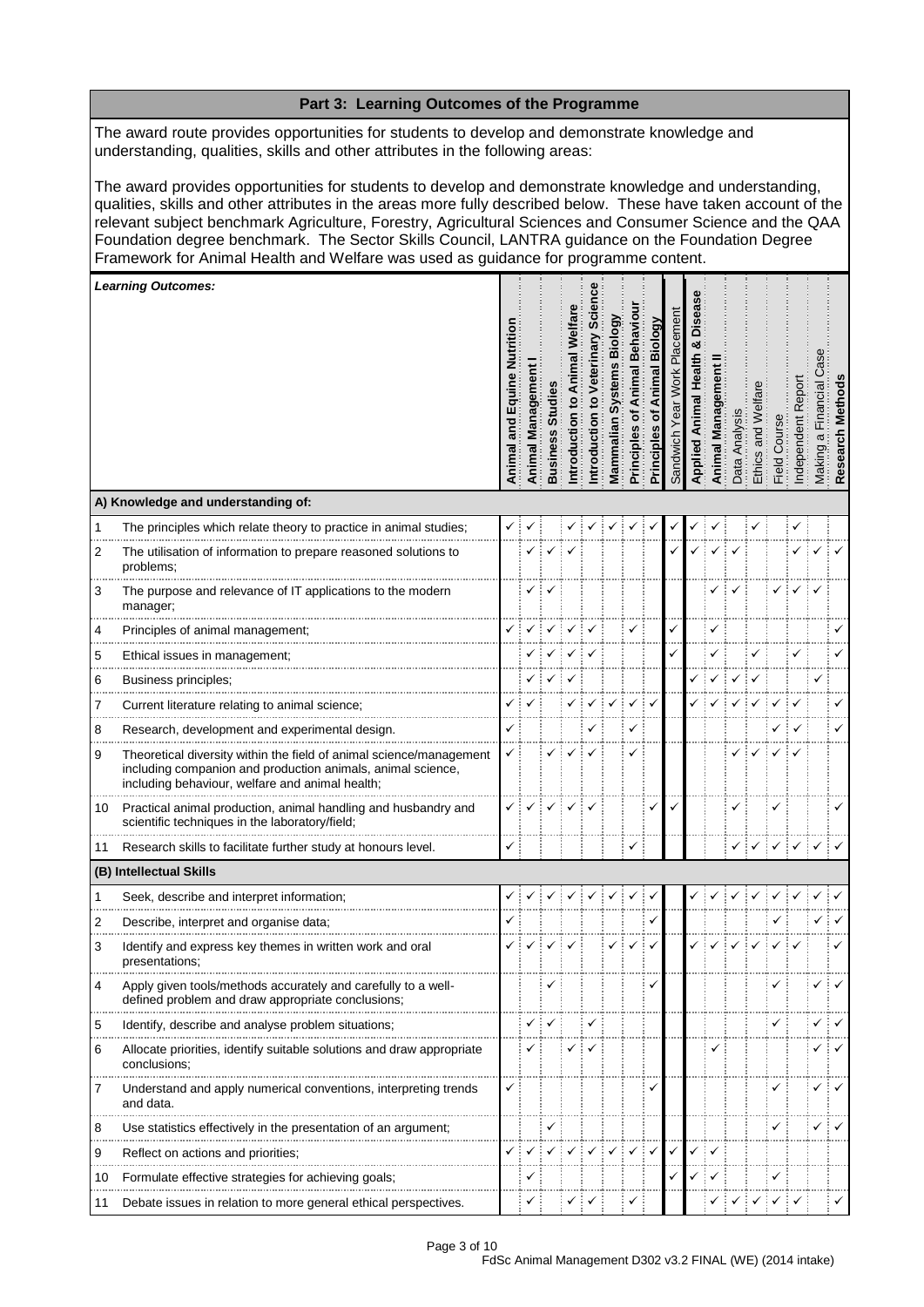|              | <b>Learning Outcomes:</b><br>(C) Subject/Professional/Practical Skills                                                                            | Nutritior<br>and Equine<br>Animal | Animal Managem | Busines | ntroduction | ntroduction | iol<br>Mammalian | Behavi<br>mal<br>ō<br>Principles | Biology<br>Animal<br>৳<br>Principles | jigqi | mal | ಸ | Ethics | <b>Field</b> | ω<br>ð<br>ब<br>ब |  |
|--------------|---------------------------------------------------------------------------------------------------------------------------------------------------|-----------------------------------|----------------|---------|-------------|-------------|------------------|----------------------------------|--------------------------------------|-------|-----|---|--------|--------------|------------------|--|
| $\mathbf{1}$ | Prepare students for employment in the animal industry;                                                                                           |                                   |                |         |             |             |                  |                                  |                                      |       |     |   |        |              |                  |  |
| 2            | Provide a balance between breadth and specialist training and<br>include a grounding in applied principles;                                       |                                   |                |         |             |             |                  |                                  |                                      |       |     |   |        |              |                  |  |
| 3            | Develop vocational and practical skills, knowledge and<br>understanding which enable students to be competent to relevant<br>industry standards:  |                                   |                |         |             |             |                  |                                  |                                      |       |     |   |        |              |                  |  |
| 4            | Assist students to be adaptable to the changing demands of<br>business and society;                                                               |                                   |                |         |             |             |                  |                                  |                                      |       |     |   |        |              |                  |  |
| 5            | Allow students to choose from a range of options appropriate to<br>their needs, while maintaining a coherent programme of study;                  |                                   |                |         |             |             |                  |                                  |                                      |       |     |   |        |              |                  |  |
| 6            | Provide an opportunity for students to acquire professional<br>qualifications necessary for future employment.                                    |                                   | ٧              |         |             |             |                  |                                  |                                      |       |     |   |        |              |                  |  |
|              | (D) Transferable skills and other attributes                                                                                                      |                                   |                |         |             |             |                  |                                  |                                      |       |     |   |        |              |                  |  |
| 1            | Communicate technical information clearly in a written format,<br>within time constraints and in a high pressure environment;                     |                                   |                |         |             |             |                  |                                  |                                      |       |     |   |        |              |                  |  |
| 2            | Communicate verbally accurately, clearly and appropriately to a<br>variety of audiences demonstrating use of appropriate academic<br>terminology; |                                   |                |         |             |             |                  |                                  |                                      |       |     |   |        |              |                  |  |
| 3            | Manage own time effectively and identify and achieve individual<br>goals when completing a task for a given deadline;                             |                                   |                |         |             |             |                  |                                  |                                      |       |     |   |        |              |                  |  |
| 4            | Identify individual goals and responsibilities and assume<br>responsibility for one's actions;                                                    |                                   |                |         |             |             |                  |                                  |                                      |       |     |   |        |              |                  |  |
| 5            | Demonstrate the skills necessary for self-managed and lifelong<br>learning; and;                                                                  |                                   |                |         |             |             |                  |                                  |                                      |       |     |   |        |              |                  |  |
| 6            | Allocate tasks for self, individuals and a team and perform in a<br>manner appropriate to these roles and responsibilities.                       | ✓                                 |                |         |             |             |                  |                                  |                                      |       |     |   |        | ✓            |                  |  |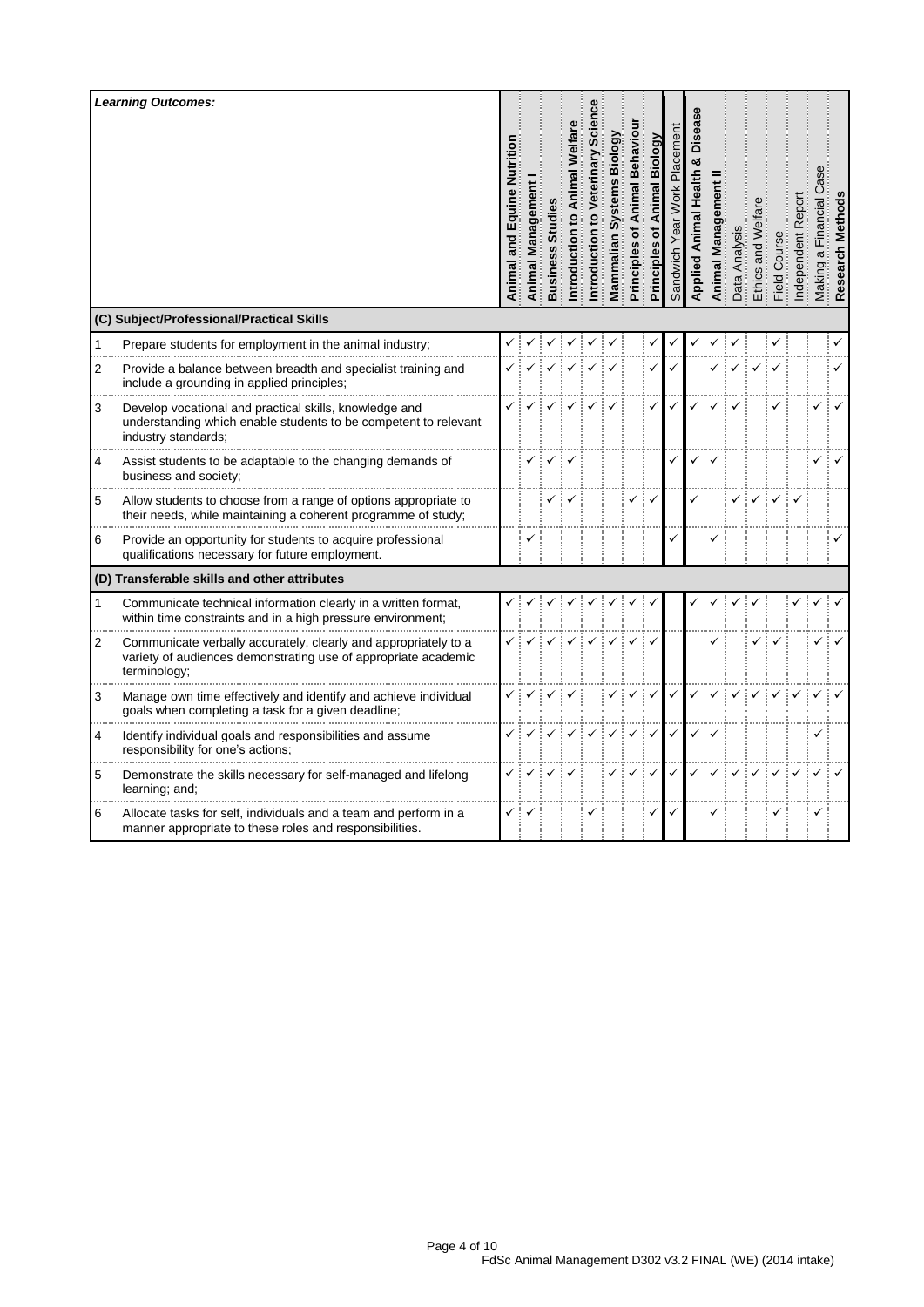# **Part 4: Student Learning and Student Support**

*Teaching and learning strategies to enable learning outcomes to be achieved and demonstrated* On year 1 of the FdSc Animal Management programme teaching is a mix of 24% scheduled, 70% independent and 6% placement learning.

### *Scheduled learning*

Includes lectures, seminars, tutorials, project supervision, demonstration, practical classes and workshops; fieldwork; external visits; work-based learning. Scheduled sessions may vary slightly depending on the module choices made.

### *Independent learning*

Includes hours engaged with essential reading, case study preparation, assignment preparation and completion etc. These sessions constitute an average time per level as indicated in the table below. Scheduled sessions may vary slightly depending on the module choices made.

### *Placement learning*

May include a practice placement, other placement, year abroad. This constitutes an average per level as indicated below.

### *Virtual Learning Environment (VLE), or equivalent*

This specification is supported by a VLE where students will be able to find all necessary module information. Direct links to information sources will also be provided from within the VLE.

| <b>Module Title</b>                        | Scheduled (%)  | Independent (%) | Placement (%) |
|--------------------------------------------|----------------|-----------------|---------------|
| Animal and Equine Nutrition                | 24             | 76              | 0             |
| Animal Management I                        | 27             | 33              | 40            |
| <b>Business Studies</b>                    | 24             | 76              | $\mathbf{0}$  |
| Introduction to Animal Welfare             | 24             | 76              | $\mathbf{0}$  |
| Introduction to Veterinary Science         | 24             | 76              | $\Omega$      |
| Mammalian Systems Biology                  | 24             | 76              | 0             |
| Principles of Animal Behaviour             | 24             | 76              | 0             |
| Principles of Animal Biology               | 24             | 76              | $\Omega$      |
| Sandwich Year Work Placement               | $\overline{0}$ | $\mathbf{0}$    | 100           |
| <b>Animal Management II</b>                | 27             | 33              | 40            |
| <b>Applied Animal Health &amp; Disease</b> | 24             | 76              | $\mathbf 0$   |
| Data Analysis                              | 24             | 76              | $\mathbf{0}$  |
| <b>Ethics and Welfare</b>                  | 24             | 76              | $\mathbf{0}$  |
| <b>Field Course</b>                        | 24             | 76              | $\mathbf{0}$  |
| <b>Independent Report</b>                  | 24             | 76              | $\mathbf{0}$  |
| <b>Making a Financial Case</b>             | 24             | 76              | $\Omega$      |
| <b>Research Methods</b>                    | 24             | 76              | $\mathbf{0}$  |

#### *Careers*

To support learner's career preparations, UWE careers personnel visit Weston on a regular basis and the students can use all the UWE Careers on line resources as well as see Careers staff at Frenchay and other campuses. Tutors will also offer subject specific careers advice through module sessions or individual tutorials. Careers Fairs are arranged periodically to allow students to engage directly with employers from the industry sector.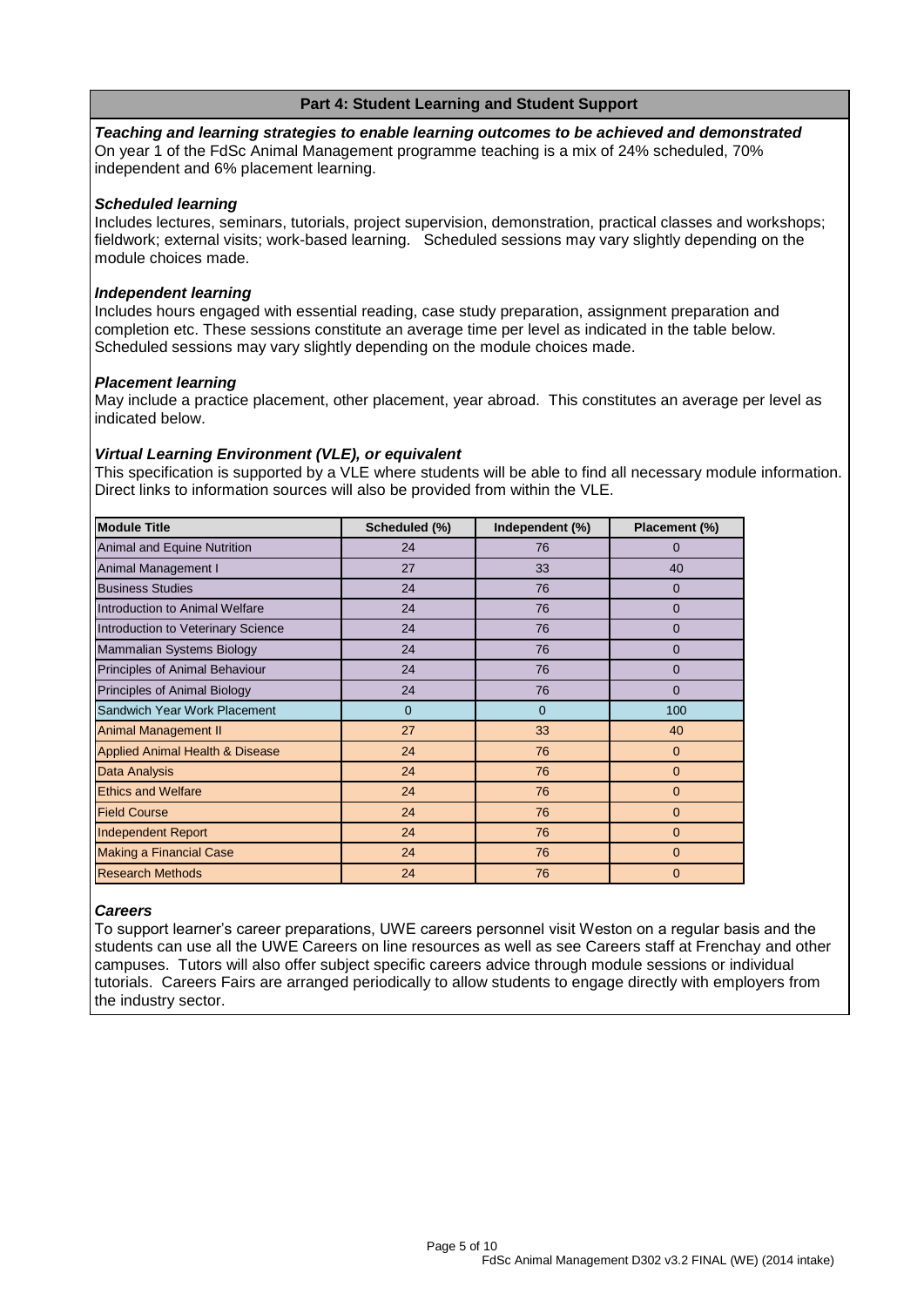# **Description of any Distinctive Features**

The purpose of the programme is to provide a balance of vocational and academic study that is intellectually challenging, vocationally relevant, and provides a foundation for pursuing a career in animal science.

The programme has been designed to build on the competencies of a wide spectrum of students who should be capable of taking up appropriate positions of responsibility within the range of vocational opportunities to be found operating in the animal science industry. There has been substantial employer input in the design of the programme through vocational panels representing employers from the local area, thus identifying employers' needs and current skills gaps.

In the Foundation degree programme, academic knowledge and understanding reinforces and supports the development of vocational skills to equip the student to meet the needs of employers. The programme embraces the Government's commitment to the expansion of higher education. The flexibility of the Foundation Degree allows people already in work to engage in higher education whilst making full use of, and awarding credit for, prior experiential learning within the working environment. The Foundation Degree also provides a pathway for lifelong learning and the opportunity to progress to Honours degree programmes.

Students undertake two vocationally based modules within their programme which contribute to the overall ethos of work related learning that forms the basis of the Foundation Degree. Level 1 students undertake 'Animal Management I', which prepares the student for work, during which all students undertake a six week work placement (or part-time equivalent) in a relevant industry.

Knowledge and understanding from this work-based learning underpins level 2 'Animal Management II' which helps the student to identify how businesses are run and prepares the student for future careers. As part of this module students compile a portfolio that reflects the work placement providers' organisation or business (how it was run, how decisions were made, etc) which is assessed, along with a portfolio of evidence of the skills gained and work placement hours (six weeks full time, or part-time equivalent) completed.

Students are supported during the programme through online web-based support such as the Virtual Learning Environment (VLE) and Digital collection, and individual tutorial sessions with a designated tutor.

A range of modules will be complimented by collaborative delivery with Hartpury College staff and cross college teaching. This will include trips to Hartpury College for specific lectures and the use of resources to compliment delivery from Weston College in partnership with Badgworth Arena.

## **Part 5: Assessment**

Approved variant to University [Academic Regulations and Procedures](http://www1.uwe.ac.uk/students/academicadvice/assessments/regulationsandprocedures.aspx)

#### **Assessment Strategy**

Assessment strategy to enable the learning outcomes to be achieved and demonstrated:

This Foundation Degree offers both a traditional form of assessment with both formative and summative assessment during delivery of science based theoretical modules and modules that rely upon the students' capacity to draw upon their experience of the workplace. This practical professional experience, whether paid or unpaid, is essential for success on this Foundation Degree.

Formal assessment currently includes the following:

- 1 a range of small scale enquiries based in the workplace;
- 2 reflective and evaluative accounts or audits of initiatives, interventions, specific practices that might take place in the workplace;
- 3 creation of portfolios that evidence the experiences occurring in the workplace through completion of witness statements, observational reports, reports on practice, logs and journals, planning documents etc.;
- 4 written assignments, essays and prepared papers with further reading to enhance insight to a specific topic area;
- 5 examination of the core scientific principles underpinning practice;<br>6 oral presentations and posters on module related topics.
- oral presentations and posters on module related topics.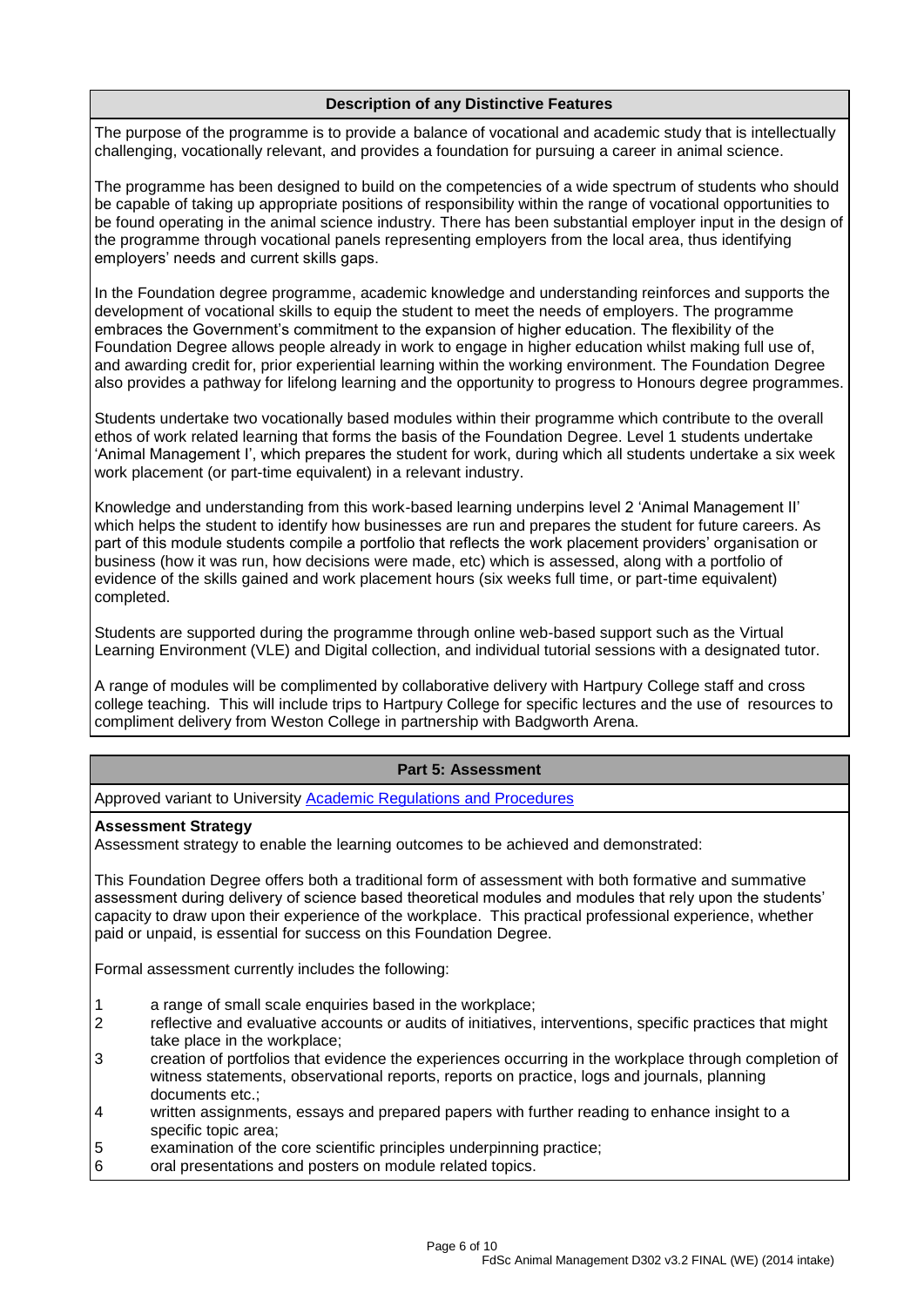The assessment criteria are stated within handbooks and made evident with individual assignments. All feedback will relate to individual learning outcomes in order to develop students' capacity to reflect and improve performance during the course of the programme.

In line with the College's commitment to facilitating equal opportunities, a student may apply for alternative means of assessment if appropriate. Each application will be considered on an individual basis taking into account learning and assessment needs. For further information regarding this please refer to the VLE.

The programme encompasses a range of **assessment methods** including; written assignments and examinations, practical and oral examinations, laboratory reports and notebooks. These are detailed in the following assessment map:

### **Assessment Map for FdSc Animal Management**

|                                     |                                           |                     | Type of Assessment*                                  |                      |                |                                |                                        |                    |                                                            |              |                                      |
|-------------------------------------|-------------------------------------------|---------------------|------------------------------------------------------|----------------------|----------------|--------------------------------|----------------------------------------|--------------------|------------------------------------------------------------|--------------|--------------------------------------|
|                                     |                                           | Unseen Written Exam | Exam<br>Exam)<br>Open Book Written<br>(eg Case Study | n-Class Written Test | Practical Exam | Practical Skills<br>Assessment | Oral assessment and/or<br>presentation | Written Assignment | eg<br>_aboratory/Fiel<br>Report/Project<br><b>Motebook</b> | Dissertation | Portfolio (eg practice<br>portfolio) |
| <b>Compulsory</b>                   | <b>Animal and Equine Nutrition</b>        | A(50)               |                                                      |                      |                |                                |                                        | B(50)              |                                                            |              |                                      |
| <b>Modules</b><br>Level 1           | <b>Animal Management I</b>                |                     |                                                      |                      |                |                                |                                        |                    | B<br>(100)                                                 |              | A<br>(P/F)                           |
|                                     | <b>Business Studies</b>                   |                     |                                                      |                      |                |                                | A (25)                                 | B (75)             |                                                            |              |                                      |
|                                     | <b>Introduction to Animal Welfare</b>     | A (50)              |                                                      |                      |                |                                |                                        | B(50)              |                                                            |              |                                      |
|                                     | <b>Introduction to Veterinary Science</b> |                     | $B(60)$ A $(40)$                                     |                      |                |                                |                                        |                    |                                                            |              |                                      |
|                                     | <b>Mammalian Systems Biology</b>          |                     |                                                      |                      | A(40)          |                                |                                        |                    | <b>B</b> (60)                                              |              |                                      |
|                                     | <b>Principles of Animal Behaviour</b>     |                     |                                                      |                      |                |                                | A(40)                                  | B(60)              |                                                            |              |                                      |
|                                     | <b>Principles of Animal Biology</b>       | A(50)               |                                                      |                      |                |                                |                                        |                    | B(50)                                                      |              |                                      |
| <b>Optional Year</b>                | <b>Sandwich Year Work Placement</b>       |                     |                                                      |                      |                |                                |                                        |                    |                                                            |              | A<br>(100)                           |
| <b>Compulsory</b>                   | <b>Animal Management II</b>               |                     |                                                      |                      |                |                                |                                        |                    | B(50)                                                      |              | A(50)                                |
| <b>Module</b><br>Level <sub>2</sub> | Applied Animal Health & Disease           | A (60)              |                                                      |                      |                |                                |                                        | B(40)              |                                                            |              |                                      |
|                                     | <b>Research Methods</b>                   |                     | A(50)                                                |                      |                |                                |                                        |                    | B (50)                                                     |              |                                      |
| <b>Optional</b><br><b>Modules</b>   | Data Analysis                             |                     | A(50)                                                |                      |                |                                |                                        |                    |                                                            |              | B(50)                                |
| Level <sub>2</sub>                  | <b>Ethics and Welfare</b>                 | A (50)              |                                                      |                      |                |                                | B(50)                                  |                    |                                                            |              |                                      |
|                                     | <b>Field Course</b>                       |                     |                                                      |                      |                |                                | A(25)                                  |                    | B (75)                                                     |              |                                      |
|                                     | <b>Independent Report</b>                 |                     | A (25)                                               |                      |                |                                |                                        |                    | B (75)                                                     |              |                                      |
|                                     | <b>Making a Financial Case</b>            |                     |                                                      |                      |                |                                |                                        | A<br>(100)         |                                                            |              |                                      |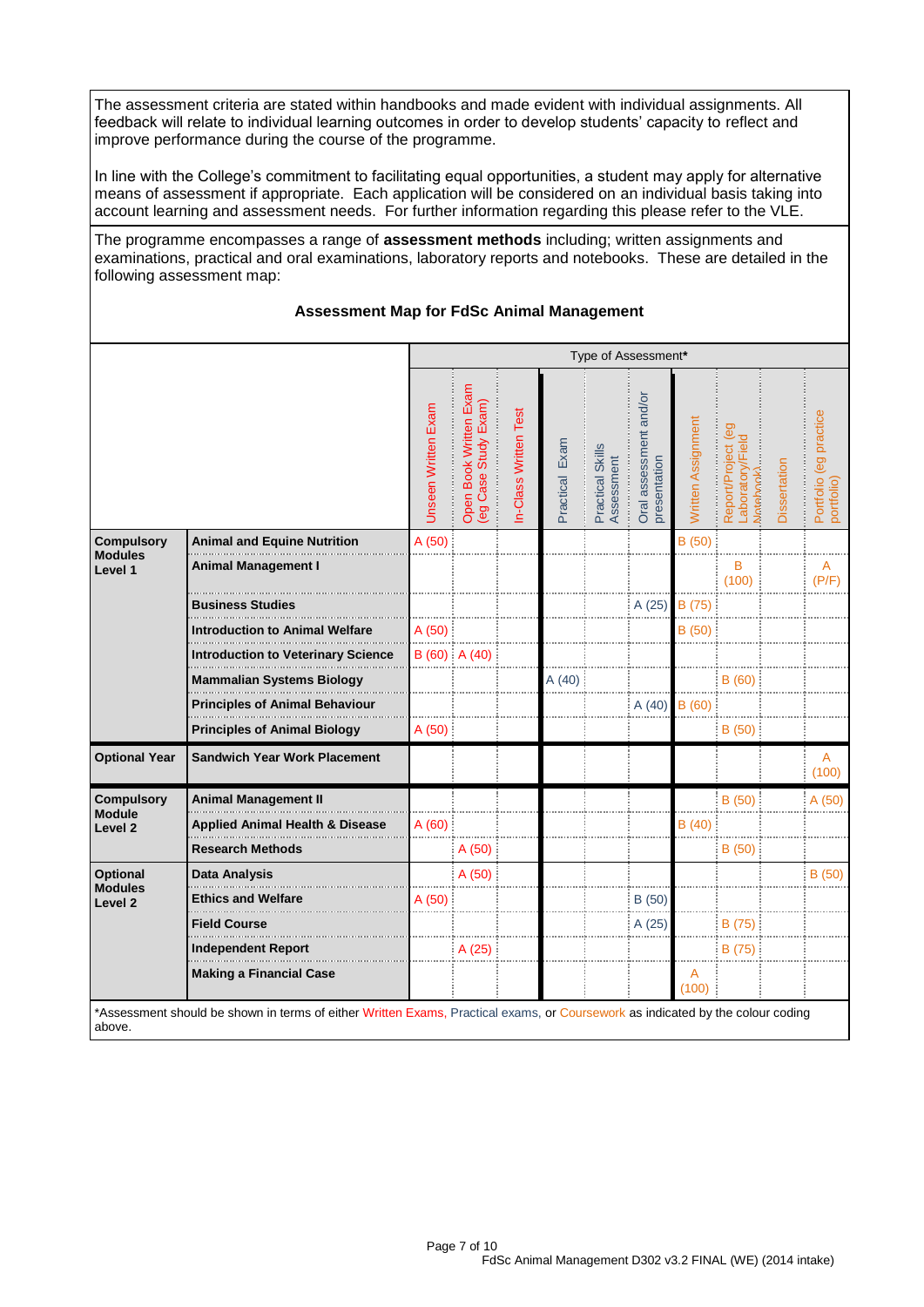This structure diagram demonstrates the student journey from Entry through to Graduation for a typical **full time student**, including:

**Part 6: Programme Structure**

1 level and credit requirements<br>
2 interim award requirements<br>
3 module diet, including compu

interim award requirements

3 module diet, including compulsory and optional modules

*Note:*As discussed with a personal tutor, Principles of Animal Biology is a requirement if a student does not hold A-level Biology grade E or above, or equivalent.

| <b>ENTRY</b>      | <b>Compulsory Modules</b>                                                                                                                                                                                                                                                                                                                                                                 | <b>Optional Modules</b>                                                                                                                                                                                                                                                            | <b>Interim Awards</b>                                                                                                                                                                                                                                                                                                                                                                                                                                                     |
|-------------------|-------------------------------------------------------------------------------------------------------------------------------------------------------------------------------------------------------------------------------------------------------------------------------------------------------------------------------------------------------------------------------------------|------------------------------------------------------------------------------------------------------------------------------------------------------------------------------------------------------------------------------------------------------------------------------------|---------------------------------------------------------------------------------------------------------------------------------------------------------------------------------------------------------------------------------------------------------------------------------------------------------------------------------------------------------------------------------------------------------------------------------------------------------------------------|
| Year <sub>1</sub> | Animal and Equine Nutrition<br>(UINXQ9-15-1)<br>Animal Management I (UINVLL-30-1)<br>Business Studies (UINXQY-15-1)<br>Introduction to Animal Welfare<br>(UINXK9-15-1)<br>Introduction to Veterinary Science<br>(UINXR3-15-1)<br>Mammalian Systems Biology<br>(UINXR4-15-1)<br>Principles of Animal Behaviour<br>(UINXQ5-15-1)<br>Principles of Animal Biology<br>(UINXK8-15-0) (Level 0) |                                                                                                                                                                                                                                                                                    | Certificate in Animal Management<br>Credit Requirements: 60 credits at<br>level 0 or above of which not less<br>than 50 are at level 1 or above.<br>Cert HE Animal Management<br>Credit Requirements: 120 credits at<br>level 0 or above of which not less<br>than 100 are at level 1 or above<br><b>TARGET AWARD</b><br><b>FdSc Animal Management</b><br>Credit Requirements: 240 credits at<br>level 0 or above of which not less<br>than 2200 are at level 1 or above. |
| Optional<br>Year  | Sandwich Year Work Placement (UINVK6-15-2)                                                                                                                                                                                                                                                                                                                                                |                                                                                                                                                                                                                                                                                    | and not less than 100 are at level 2<br>or above, to include all compulsory<br>modules, with the exception of<br>Sandwich Year Work Placement.                                                                                                                                                                                                                                                                                                                            |
| $\sim$<br>Year    | Animal Management II<br>(UINVK9-30-2)<br>Applied Animal Health & Disease<br>(UINXSN-30-2)<br>Research Methods (UINXPU-15-2)                                                                                                                                                                                                                                                               | Students are normally required to<br>select 45 credits from the optional<br>modules listed below:<br>Data Analysis (UINXPW-15-2)<br>Independent Report (UINXRX-15-2)<br>Ethics and Welfare (UINXSW-15-2)<br>Field Course (UINXSY-15-2)<br>Making a Financial Case<br>(UINVK8-15-2) | <b>TARGET AWARD</b><br><b>FdSc Animal Management (SW)</b><br>Credit Requirements: 240 credits at<br>level 0 or above of which not less<br>than 200 are at level 1 or above, and<br>not less than 100 are at level 2 or<br>above, to include all compulsory<br>modules and Sandwich Year Work<br>Placement                                                                                                                                                                 |
| <b>GRADUATION</b> |                                                                                                                                                                                                                                                                                                                                                                                           |                                                                                                                                                                                                                                                                                    |                                                                                                                                                                                                                                                                                                                                                                                                                                                                           |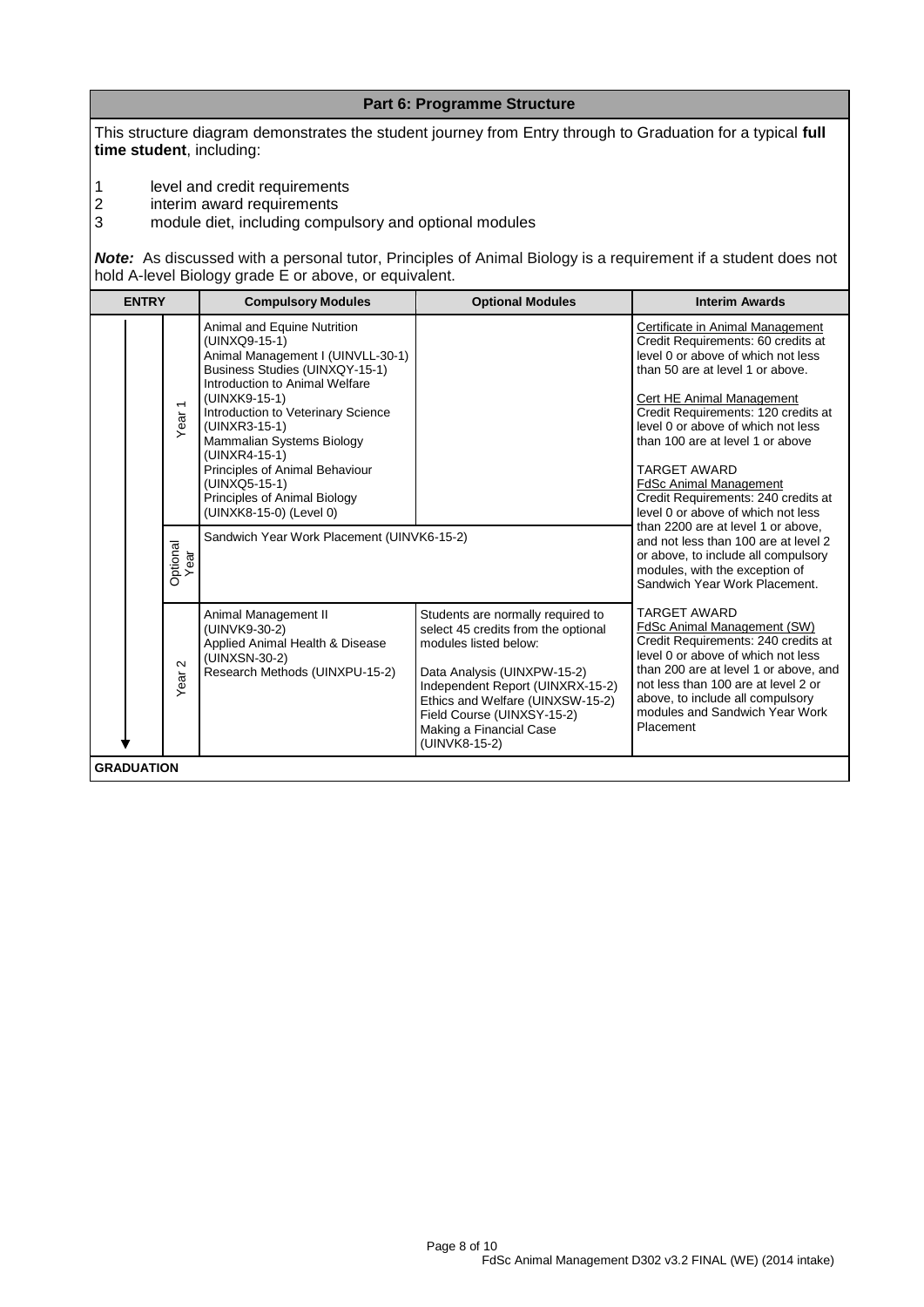# **Part time:**

The following structure diagram demonstrates the student journey from Entry through to Graduation for a typical **part time student.**

| <b>ENTRY</b>                                                | <b>Compulsory Modules</b>                                                                                                                                                                                                                            | <b>Optional Modules</b>                                                                                                                   | <b>Interim Awards</b>                                                                                                                                                                                                                                                                                  |
|-------------------------------------------------------------|------------------------------------------------------------------------------------------------------------------------------------------------------------------------------------------------------------------------------------------------------|-------------------------------------------------------------------------------------------------------------------------------------------|--------------------------------------------------------------------------------------------------------------------------------------------------------------------------------------------------------------------------------------------------------------------------------------------------------|
| $\tilde{\cdot}$<br>Year                                     | Animal Management I (UINVLL-30-1)<br>Introduction to Veterinary Science<br>(UINXR3-15-1)<br>Mammalian Systems Biology<br>(UINXR4-15-1)<br>Principles of Animal Behaviour<br>(UINXQ5-15-1)<br>Principles of Animal Biology<br>(UINXK8-15-0) (Level 0) |                                                                                                                                           | Certificate in Animal Management<br>Credit Requirements: 60 credits at<br>level 0 or above of which not less<br>than 50 are at level 1 or above.<br>Certificate HE Animal Management<br>Credit Requirements: 120 credits at<br>level 0 or above of which not less<br>than 100 are at level 1 or above. |
| $\overline{\phantom{0}}$<br>$\overline{\mathsf{N}}$<br>Year | Animal and Equine Nutrition<br>(UINXQ9-15-1)<br>Applied Animal Health & Disease<br>(UINXSN-30-2)<br>Business Studies (UINXQY-15-1)<br>Introduction to Animal Welfare<br>(UINXK9-15-1)                                                                | Ethics and Welfare (UINXSW-15-2)                                                                                                          | <b>TARGET AWARD</b><br><b>FdSc Animal Management</b><br>Credit Requirements: 240 credits at<br>level 0 or above of which not less<br>than 220 are at level 1 or above, and<br>not less than 100 are at level 2 or<br>above, to include all compulsory                                                  |
| $\overline{3}$<br>Year                                      | Animal Management II<br>(UINVK9-30-2)<br>Research Methods (UINXPU-15-2)                                                                                                                                                                              | Data Analysis (UINXPW-15-2)<br>Independent Report (UINXRX-15-2)<br>Field Course (UINXSY-15-2)<br>Making a Financial Case<br>(UINVK8-15-2) | modules.                                                                                                                                                                                                                                                                                               |

**GRADUATION**

# **Part 7: Entry Requirements**

The University's Standard Entry Requirements apply with the following additions:

Applicants must provide evidence which demonstrates to the University's satisfaction that they can benefit from study at foundation degree level and are likely to achieve the required standard. Applicants will have achieved five subjects including English, Mathematics and Science at GCSE level grades A-C, or equivalents (functional skills level 2 is considered equivalent to English and Mathematics GCSE Grades A-C for this programme), and current UCAS Tariff Points or equivalent, to normally include a science subject. Applicants will have achieved tariff points as appropriate for the year of entry, which for the academic year 2013/14 was 160 tariff points.

We also welcome applicants from a diverse range of backgrounds who do not have the entry requirements outlined above. The university will consider applicants on the basis of evidence of personal, professional and educational experience which indicates an applicant's ability to meet the demands of an undergraduate degree programme. Applicants with non-standard entry criteria will be reviewed on an individual basis. This will take the form of an individual interview with members of the programme team and possibly the completion of a set task such as a written assignment. Where appropriate experience or learning has been gained prior to enrolment on the programme AL/AEL may be possible.

Applicants whose first language is not English must also gain a minimum IELTS score of 6.0 prior to entry onto the programme.